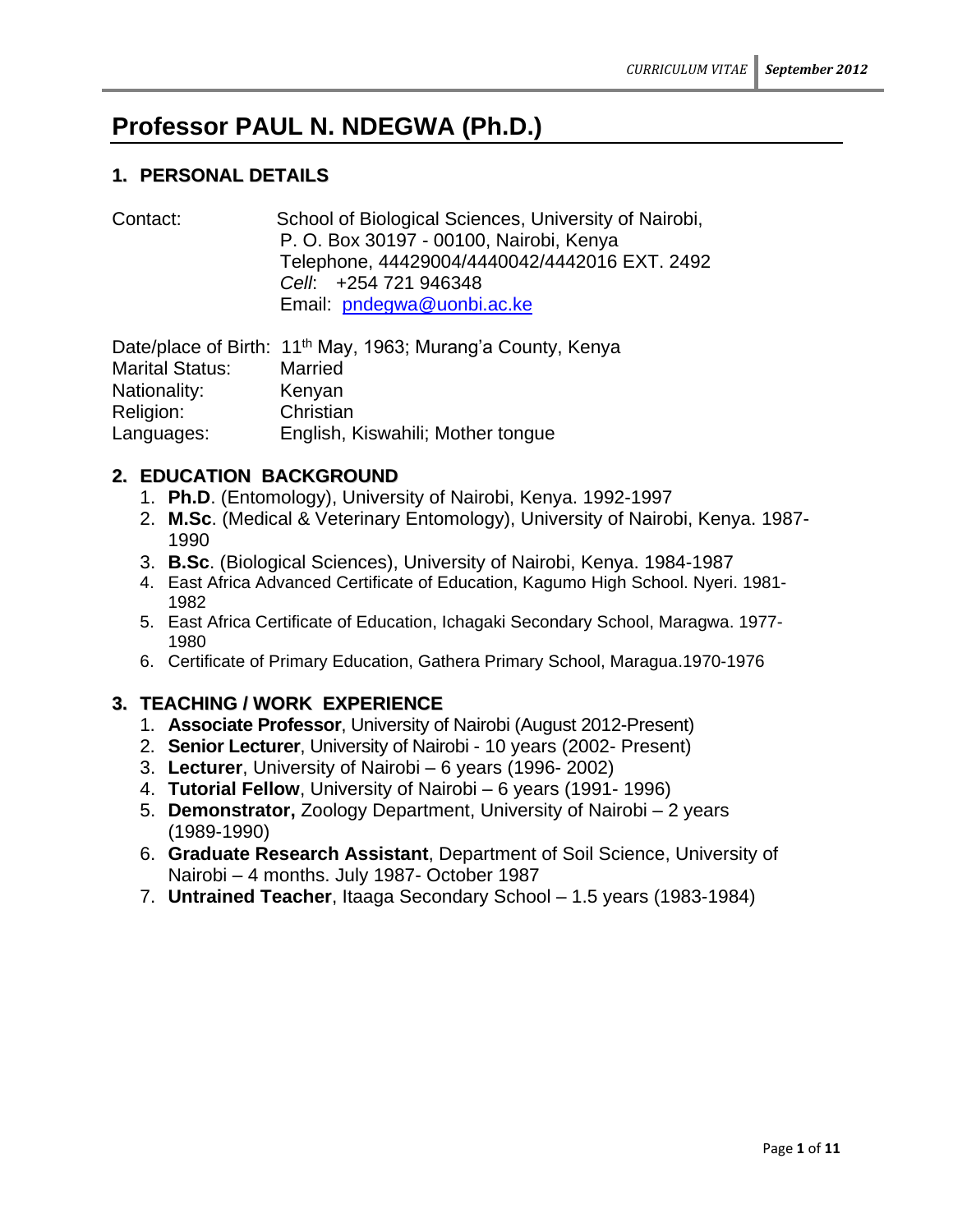# **4. ADMINISTRATIVE & OTHER WORK-RELATED RESPONSIBILITIES**

- 1. **Manager**, Chiromo Strategic Management Unit (SMU), Student Welfare Authority (SWA (April 2012-Present)
- 2. **Head, Entomology Thematic Area**, School of Biological Sciences (2010- Present)
- 3. **Chair**, Kenya Bureau of Standards (KEBS) Pesticide Technical committee (2009- 2012)
- 4. **Member**, International Centre of Insect Physiology & Ecology, *icipe* Board of Postgraduate Training (IBPT) (2011 – Present)
- 5. **Member**, Board of Governors, Ichagaki High School (2009-2012)
- 6. **Co-ordinator**, Undergraduate Research Projects (SZL 414): 1998-Present
- 7. **Member**, School of Biological Sciences anti-corruption Committee
- 8. **Ag. Director**, School of Biological Sciences: Many times on request on diverse dates (last long acting period - 20/12/2010 to 21/01/2011 (33 days)
- 9. **Ag. Chairman**, Zoology Department: Many times on request on diverse dates
- 10.**Chair**, Calendar & Brochure committee (2006-present)
- 11.**Co-ordinator**, Entomology (1998- 2006 )
- 12.Examinations Officer, Zoology department (1999-2004)
- 13.Departmental Representative at Faculty of Science Examination Committee (1999-2004)
- 14.Student mentorship
- 15.External Examiner, Biology; Kenya Science Teachers Training College (Before it was taken over by UoN)
- 16.Co-ordinator, B. Ed. (Sc.) Biology. Zoology Dept. 1998-2006
- 17.Zoology Department Representative at ODL programme (2002-2004)

# **5. INVITED REVIEWS OF JOURNALS**

# **5.1.PLos Neglected Tropical Diseases: 1 review**

1. Manuscript PNTD-D-12-01063 of 12/9/2012. Title: Standardizing visual control devices for tsetse flies: East African species *Glossina swynnertoni*

# **5.2.Africa Journal of Ecology: 2 reviews**

- 1. Manuscript AFJE-10-128 of 29/4/2010. Title: Mapping land cover types and their suitability for tsetse flies in eastern Uganda: a remote sensing approach
- 2. Manuscript AFJE-10-182 of 23/6/2010. Title: Diversity and distribution of rodents and shrews in fragmented habitats of Taita hills, Kenya

# **5.3.Wildlife Biology Practice: 1 review**

1. Manuscript WBP-140-952-2-RV. Title: Clinical trypanosomiasis and mortality in re-introduced black (*Diceros bicornis michaeli*) and white (*Ceratotherium simum simum*) rhinoceroses in Kenya.

# **5.4.Kenya Journal of Sciences: 1 review**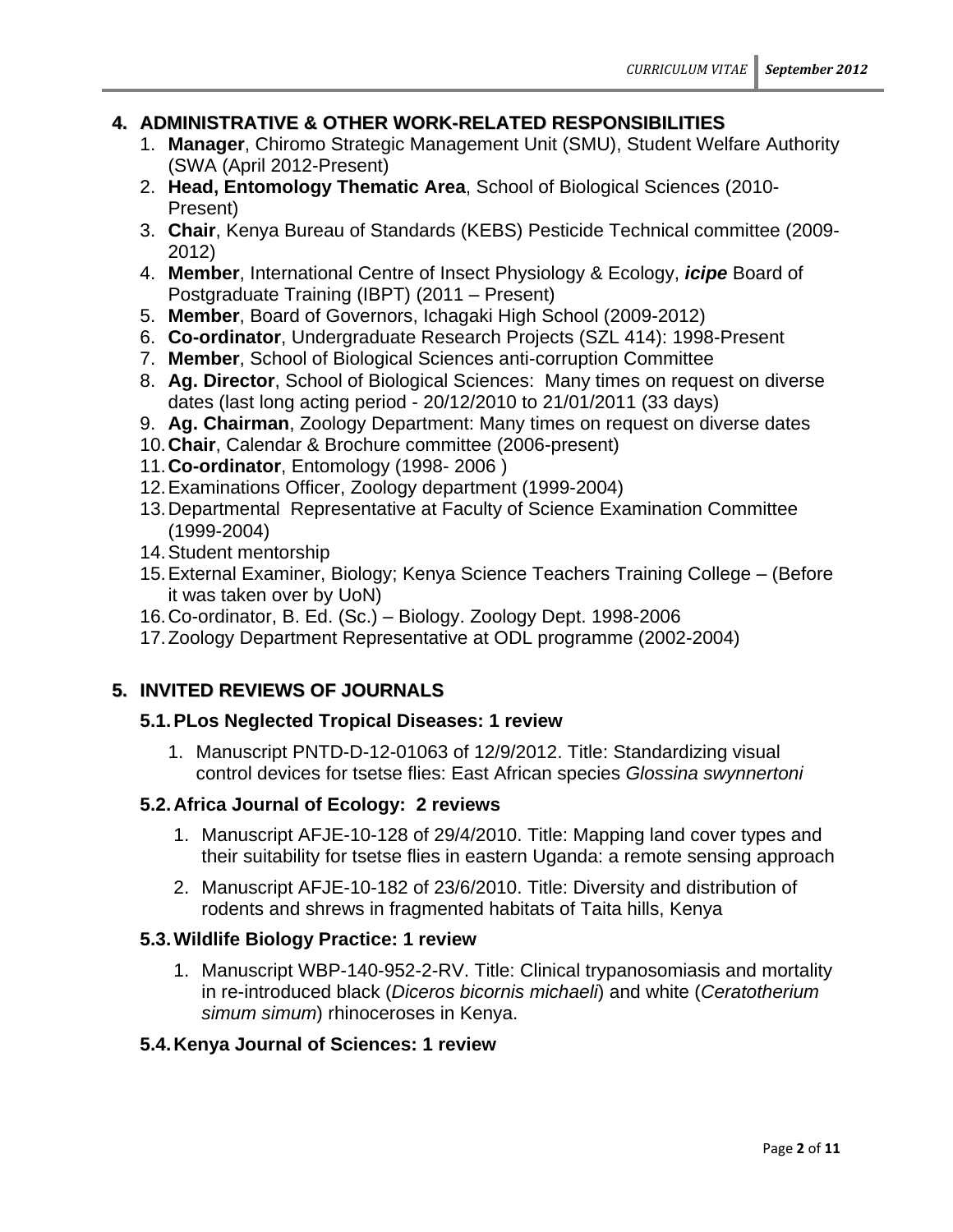1. Manuscript KJS-B-402 of 7/5/2010. Title: Greenhouse rearing of the predacious mite Typhlodramalus aripo (Acari: Phytoseeidae) for biological control of cassava green mite in Kenya.

# **6. INVITED LECTURES**

- **1. Team building and Leadership**: Invited by Secondary Schools Principals at a workshop held at Naivasha on 4/10/2009
- **2.** Set and achieve your goals: Invited by Principal, Ichagaki Secondary School on 24/6/2011
- **3.** Set and achieve your goals: Invited by Principal, Itaga Secondary school on 14/3/2010

# **7. RECENT CONSULTANCIES**

1. **Arthropods Biodiversity Specialist**: Biodiversity assessment of the Enoosupukia Trust Land and Adjoining Areas: A project In support of the development of a carbon project. LTS Africa Ltd & LTS International Ltd. March 2011

# **8. SUPERVISION OF POSTGRADUATE STUDENTS**

### **8.1 Doctor of Philosophy (Ph.D.)**

Number of students supervised since last promotion (2002- Present) =  $8$ 

- a. Completed= 4
- b. Ongoing  $= 4$

### **Table 1. Supervision record of PhD students**

|                | <b>Students Name, Registration No. &amp;</b><br><b>Thesis Title</b>                                                                                                   | <b>Status</b>                     | Co-supervisor(s)                                                           |
|----------------|-----------------------------------------------------------------------------------------------------------------------------------------------------------------------|-----------------------------------|----------------------------------------------------------------------------|
| $\mathbf 1$    | Patrice Kasangaki (2012).<br>Characterization of honey bee races and<br>the epidemiology of honey bee diseases in<br>Uganda                                           | Early stage of data<br>collection | Dr. G. Nyamasyo (UoN)                                                      |
| $\overline{2}$ | Shepard Ndlela (2012).<br>Development and implementation of pre-<br>and post-harvest management measures for<br>Bactrocera invadens and Ceratitis cosyra on<br>mango  | Early stage of data<br>collection | Dr. G. Ong'amo (UoN)<br>Dr. S. Mohamed (icipe)                             |
| 3              | Venansio Tumuhaise 180/81921/2011<br>Evaluation of entomopathogenic fungi and<br>commercial Bacillus thuringiensis for the<br>management of Maruca vitrata on cowpeas | Collecting data                   | Prof. L. W. Irungu (UoN)<br>Dr. S. Ekesi (icipe)<br>Dr. S. Mohamed (icipe) |
| 4              | Ayuka T. Fombong 180/82303/2008<br>Studies on chemical ecology and molecular                                                                                          | Completed in 2011                 | Prof. L.W. Irungu (UoN)<br>Dr. B. Torto (icipe)                            |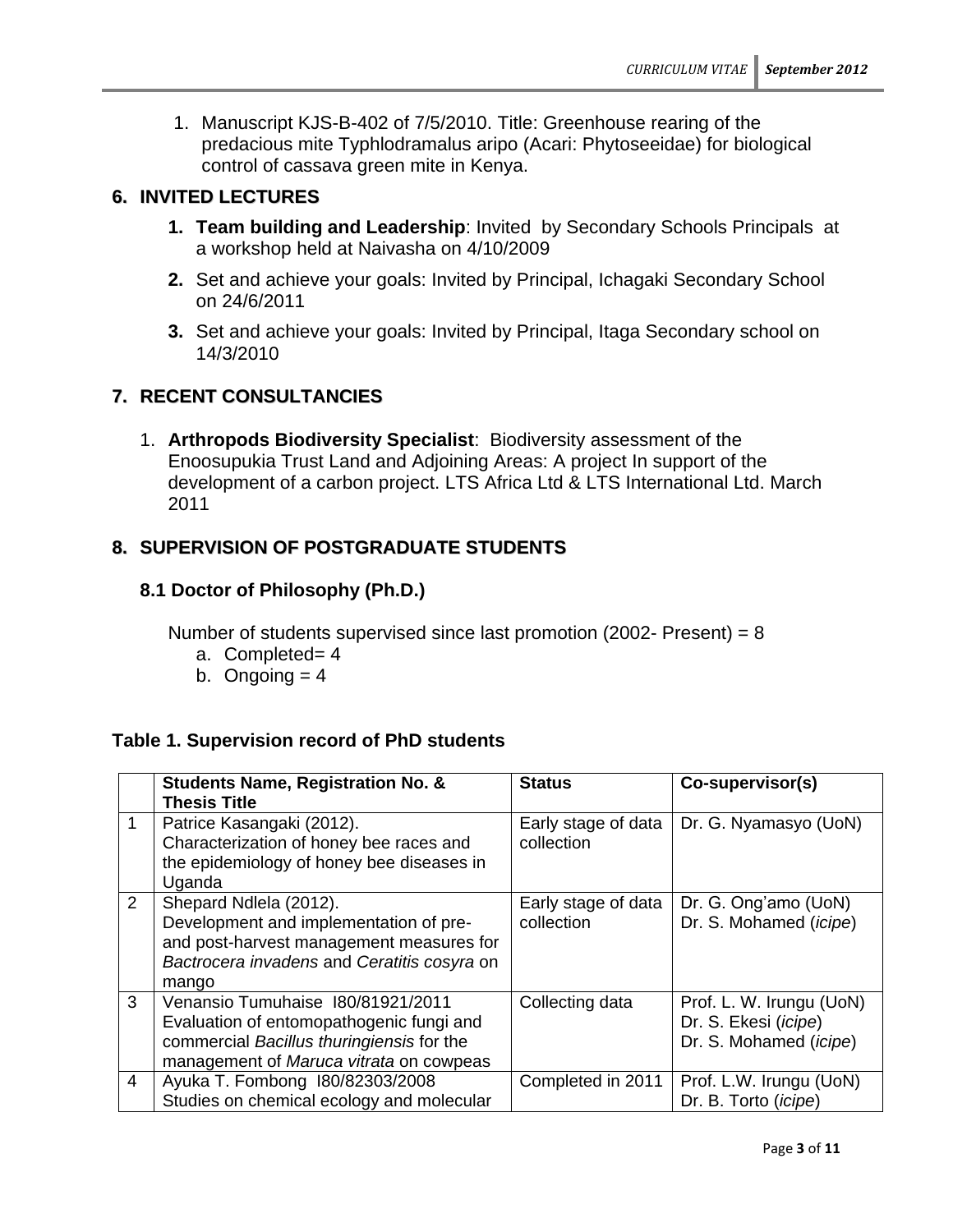|                | characterization of beetles pests of honey<br>bee colonies in Kenya.                                                                                                             |                   | Dr. Masiga ( <i>icipe</i> )                         |
|----------------|----------------------------------------------------------------------------------------------------------------------------------------------------------------------------------|-------------------|-----------------------------------------------------|
| 5              | Philip M. Ngumbi, (2008).<br>Experimental control of sandflies (Diptera:<br>Psychodidae) using entomopathogenic fungi<br>(Hyphomycetes) in captivity and in the field.           | Completed in 2011 | Prof. L. W. Irungu (UoN)<br>Dr. N. Maniania (icipe) |
| 6              | Harrison Mugo (2006). I80/9227/2005<br>Management of coffee pests in Kenya:<br>Integration of predacious mites and the<br>actions of some environmentally accepted<br>compounds. | Completed in 2010 | Prof. L. W. Irungu (UoN)<br>Prof. E. Banhawy (UoN)  |
| $\overline{7}$ | Evan Mathenge (2004).<br>Development of an exposure-free bed-net<br>trap for sampling Afro-tropical malaria<br>vectors                                                           | Completed 2008    | Prof. L. W. Irungu (UoN)<br>Dr. G. Killeen (KEMRI)  |

# **8.2 Master of Science (M.Sc.)**

Total Number supervised = **9** (1 ongoing; 8 completed)

# **Table 2: Supervision record of M.Sc. students**

| No.          | <b>Students Name, Registration No. &amp; Thesis</b><br>Title                                                                                                                                       | <b>Status</b>     | Co-supervisor(s)           |
|--------------|----------------------------------------------------------------------------------------------------------------------------------------------------------------------------------------------------|-------------------|----------------------------|
| $\mathbf{1}$ | Albert O. Owino I56/64572/2011.<br>Effect of temperature on the life history traits of<br>Liriomyza trifolii Burgess (Diptera:<br>Agromyzidae)                                                     | Ongoing           | Dr. G. Ong'amo (UoN)       |
| 2            | Crispus W. Maribie I56/7805/2006.<br>Survey of soil mites (Acari) diversity and<br>densities in different land use types in Embu<br>and Taita Districts, Kenya                                     | Completed<br>2010 | Dr. G. Nyamasyo            |
| 3            | Emily N. Kitivo I56/7438/2006.<br>The diversity and abundance of subterenean<br>termites in different land cover types: A case<br>study of Embu and Taita Hills, Kenya.                            | Completed<br>2011 | Dr. G. Nyamasyo<br>(UoN)   |
| 4            | Njoroge K. Mwangi 156/8665/2005.<br>The influence of proximity of agricultural farms<br>to Arabuko-Sokoke forest on insect pollinator<br>diversity and fruit set in Mango and Cashew nut<br>crops. | Completed<br>2010 | Dr. E. Mwangi ((UoN)       |
| 5            | Samuel K. Kamau 156/7850/2003.<br>Effect of insecticide-treated stable-nets on<br>tsetse and other Diptera in Kwale District,<br>Kenya.                                                            | Completed<br>2009 | Dr. F. Oyieke ((UoN)       |
| 6            | Eunice A. Owino (2004). Field evaluation of<br>limburger cheese as an odour-bait source for<br>sampling Afrotropical malaria vectors                                                               | Completed<br>2007 | Prof. R. Mukabana<br>(UoN) |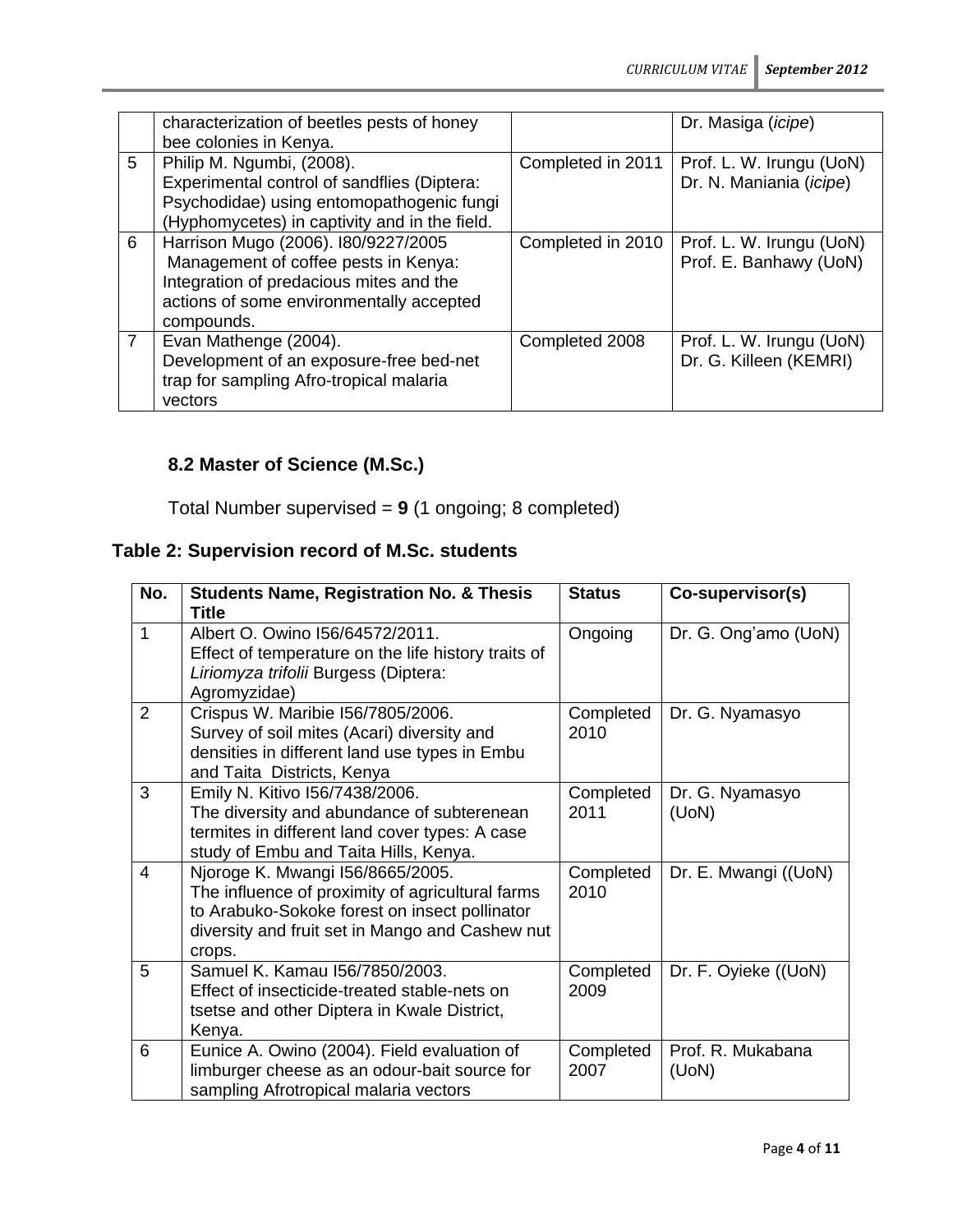|   | Humpdeen N. Nyamweya (2005). An<br>assessment of butterfly species diversity in<br>relation to plant structure and phenology in<br><b>Marsabit National Park</b> | Completed | Dr. N. Gichuki (UoN)                        |
|---|------------------------------------------------------------------------------------------------------------------------------------------------------------------|-----------|---------------------------------------------|
| 8 | Flora N. Namu (2003). Effects of forest<br>disturbance on butterfly diversity in Kakamega<br>forest Nature Reserve (KFNR), Western Kenya.                        | Completed | Dr. J. Githaiga (UoN)<br>Dr. E. Kioko (NMK) |
| 9 | Simon M. Mugatha (2002). The influence of<br>landuse patterns on diversity and abundance of<br>small mammals in Gachoka Division of Mbeere<br>District, Kenya.   | Completed |                                             |

# **8.3 Supervision of undergraduate projects**

Total number supervised  $= 8$ 

- a. Total number supervised =8
- b. Completed= 8

# **Table 3: Supervision record of undergraduate projects**

| No.            | <b>Students Name, Registration No. &amp; Thesis Title</b>    | <b>Status</b> |
|----------------|--------------------------------------------------------------|---------------|
| 1              | Rebbeca Tatu Ndarai 141/3448/2008                            | Completed &   |
|                | Effect of anthropogenic activities on soil arthropods in     | graduated     |
|                | karura forest                                                |               |
| 2              | Mandarina Gishinga Njoroge 141/22028/2007.                   | Completed &   |
|                | Effects of open-ground waste disposal on biodiversity of     | student       |
|                | soil arthropods: A comparative study of three dumpsite       | graduated     |
|                | types in Muthurwa area, Nairobi                              |               |
| 3              | Lydia W. Mugo I20/2614/02.                                   | Completed &   |
|                | A study of diversity of soil mesofauna and macrofauna at     | student       |
|                | different forest management sites in Karura forest.          | graduated     |
| $\overline{4}$ | Monicah Jepkemboi I20/2640/99.                               | Completed &   |
|                | Diversity of soil invertebrates in different landuse systems | student       |
|                | at Karura forest, Nairobi, Kenya.                            | graduated     |
| 5              | John M. Muthumbi I20/2615/96.                                | Completed &   |
|                | Host-blood discrimination and its effect on survival and     | student       |
|                | reproductive performance of Stomoxys (Diptera:               | graduated     |
|                | Stomoxyinae)                                                 |               |
| 6              | Jennifer Ogodo I20/2472/94.                                  | Completed &   |
|                | Community structure & activity patterns of peri-urban        | student       |
|                | Stomoxyinae                                                  | graduated     |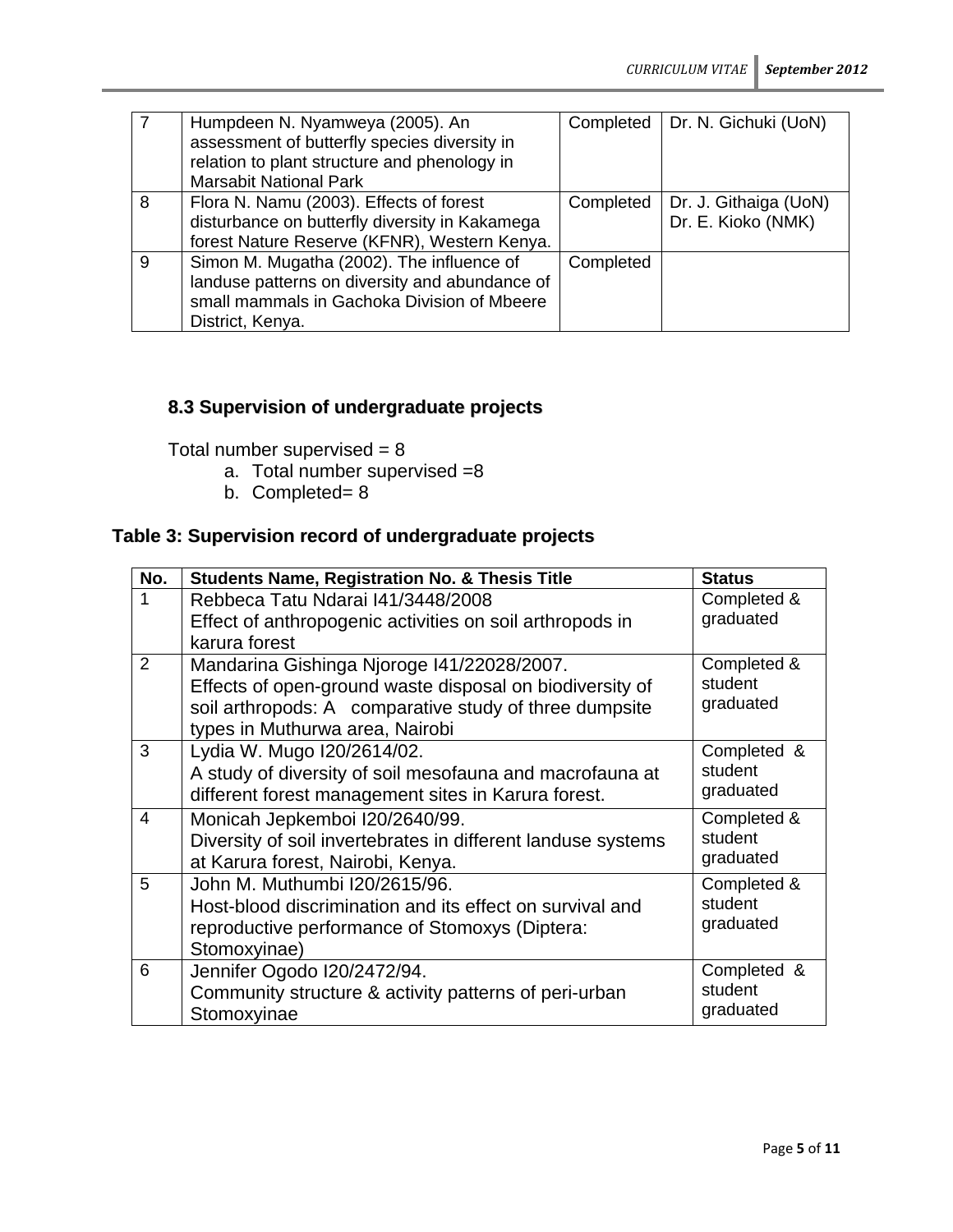# **9. ACADEMIC PUBLICATIONS**

| <b>Publication Type</b>   | <b>Total Number</b> | <b>Comments</b>                               |
|---------------------------|---------------------|-----------------------------------------------|
| Refereed journal articles | 16                  | 1 more submitted in May<br>2012               |
| Books & Book chapters     |                     | 1 book chapter; MS for<br>book in preparation |
| <b>Manuals</b>            |                     | A second manual almost<br>complete            |
| Others (theses)           | ◠                   | Ph. D. & M.Sc.                                |

**9.1.Table 3: Summary of academic publications**

# **9.1.1 Refereed Journal Articles**

- 1. Mugo, H. M., Irungu, L. W., **Ndegwa, P. N. (2012).** Population dynamics of predacious phytoseiid mites, *Euseius kenyae* and coffee thrips, *Diarthrothrips coffeae* and their Interactions in coffee agro ecosystems in Kenya. *International Journal of Science and Nature* (IJSN). Vol. 2 [1] Feb 2012. (In Press)
- 2. Ayuka T. Fombong, Daniel Masiga, **Paul N. Ndegwa**, Lucy W. Irungu, Richard T. Arbogast, Peter E.A. Teal and Baldwyn Torto (2012). Maxillary palp-mediated detection is required for pheromonal in-hive mate finding by Oplostomus haroldi, a pest scarab of honeybees**.** *Proceedings of the Royal Society B.(In Press)*
- 3. Ayuka T. Fombong, Fabian Haas, **P.N. Ndegwa** and L.W. Irungu (2012) Life history of *Oplostomus haroldi* (Coleoptera: Scarabaeidae) and a description of its third instar larva. *Africa Journal of Insect Science, 32(1):1-8*
- 4. Mugo H. M., El- Banhawy E .M., Irungu L.W., **Ndegwa P.N.** and Mburu D.M. (2011). Resistance of Predacious mites, *Euseius kenyae* (Acari: Phytoseiidae) to chlorpyrifos (Dursdan®) in Kenyan coffee farms. *Journal of Agricultural Science and Technology*. 13(1), 53-64.
- 5. Mugo H. M., El- Banhawy E. M., Irungu L.W. and **Ndegwa P.N** (2011). The insect pests of coffee and their distribution in Kenya. *InternationalJournal of Science and Nature*. 2(3), 564-569
- 6. Philip M. Ngumbi1, Lucy W. Irungu, **Paul N. Ndegwa** & Nguya K. Maniania (2011).Pathogenicity of *Metarhizium anisopliae* (Metch) Sorok and *Beauveria bassiana* (Bals) Vuill to adult *Phlebotomus duboscqi* (Neveu-Lemaire) in the laboratory. *Journal of Vector Borne Diseases* 48, 37-40
- 7. F. N. Namu, J. M. Githaiga, E. N. Kioko, **P. N. Ndegwa**, C. L. Häuser, L.Kühn (2008) The butterfly, *Hypolimnas salmacis magnifica* (Drury, 1773) in Kakamega Forest National Reserve (KFNR) Kenya. *Metamorphosis* 18 (4), 142-143
- 8. Steve Mihok, David A. Carlson and **Paul N. Ndegwa** (2007) Tsetse and other biting fly responses to Nzi traps baited with octenol, phenols and acetone. *Medical and*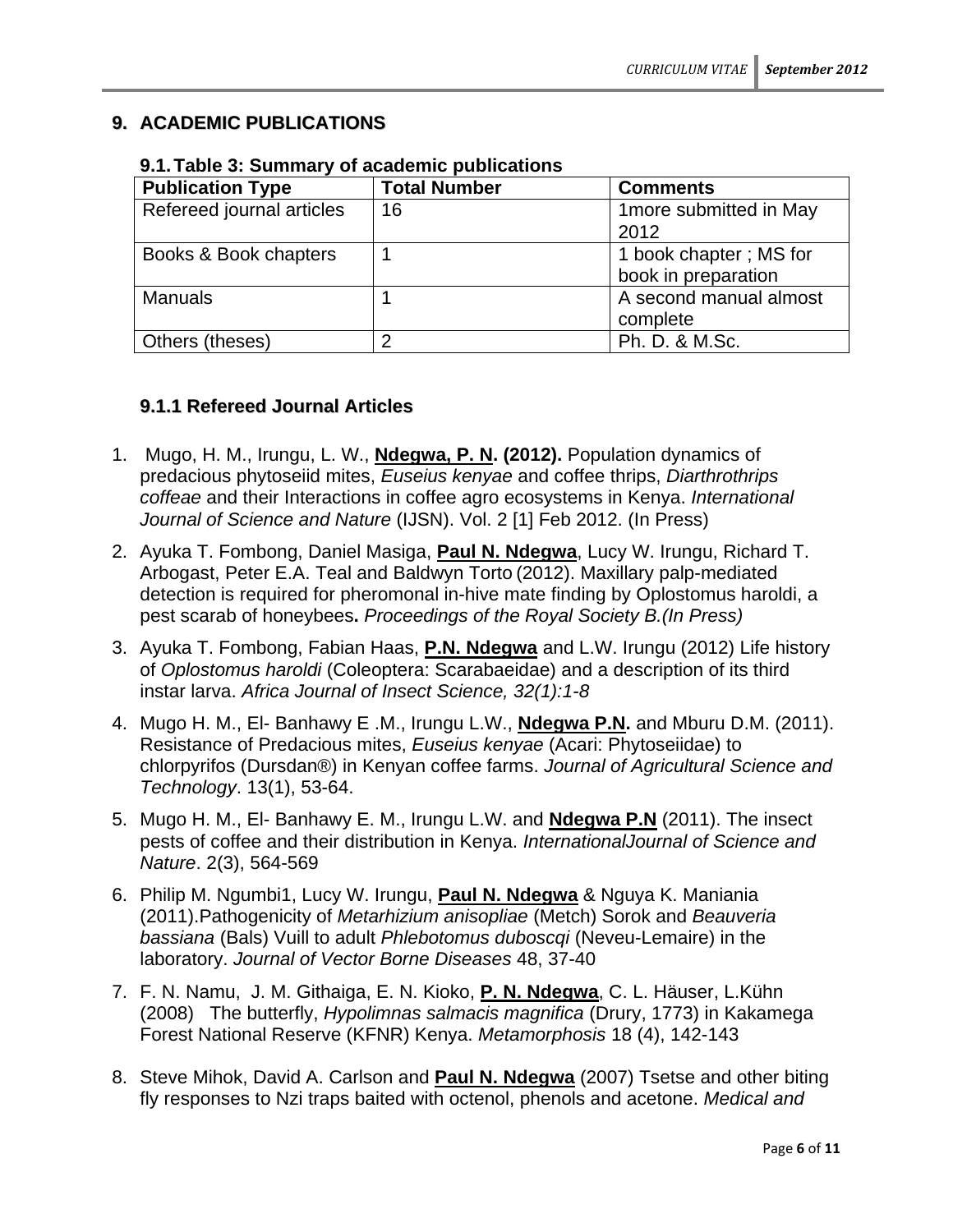*Veterinary* Entomology 21, 70-84

- 9. Mathenge, E.M., Misian, G.O. Oulo, D.O., Irungu, L.W., **Ndegwa, P.N.**, Killeen, G.F. & Knols B.G.J. (2005) Comparative performance of Mbita trap, CDC light trap and Human Landing Catch in the sampling of *Anopheles arabiensis*, *An. Funestus* and culicine species in a rice irrigation scheme in western Kenya. *Malaria Journal* 4: 7- 11
- 10.Mathenge, E.M., Omweri, G.O., Irungu, L.W., **Ndegwa, P.N.**, Welczak, E., Smith, T. A.. Killeen, G.F. & Knols, B.J.G. (2004) Comparative field evaluation of Mbita trap, CDC light trap and the Human Landing Catch for sampling of malaria vectors in western Kenya. *American Journal of Tropical Medicine & Hygiene* 70, 33-37
- 11.**Paul N. Ndegwa** and Jennifer Ogodo (2002) Community structure and diel activity patterns of peridomestic Stomoxyinae in Nairobi, Kenya. *Insect Science & it's Application* 22: 275-280
- 12.Mathenge, E. M; G.F. Killeen, D.O. Oulo, L. W. Irungu, **P. N. Ndegwa** and B. G. J. Knols (2002) Development of an exposure-free bednet trap for sampling Afrotropical malaria vectors. *Medical & Veterinary Entomology* 16, 1-8
- 13.**Paul N. Ndegwa**, Steve Mihok and Florence A. Oyieke (2001). Habitat preferences and activity patterns of *Glossina swynnertoni* Austen in Maasai Mara, Kenya. *Insect Science & it's Applications* 21, 113-122
- 14.**Paul N. Ndegwa** and Steve Mihok (1999). Development of odour-baited traps for *Glossina swynnertoni* Austen. *Bulletin of Entomological Research 98, 255-261.*
- 15.S. Mihok, E.N. Munyoki, F. Masaninga, **P. N. Ndegwa** & R. O. Olubayo (1994). Isolation of *Trypanosoma* ssp. from wild flies through procyclic expansion in *Glossina morsitans centralis*. *Acta Tropica* **56**, 25-37.
- 16.**Paul N. Ndegwa**, Lucy W. Irungu & Shamshudeen K. Moloo (1992). Effect of high incubation temperature of puparia: Increased infection rates of *Trypanosoma congolense* in *Glossina* m*orsitans centralis, G. fuscipes fuscipes* and *G. brevipalpis. Medical & Veterinary Entomology* **6**, 127-130.

# **9.1.2 BOOK CHAPTERS**

- 1. Paul N. Ndegwa. Research Methods in Biosciences: A qualitative and quantitative approach (I*n Preparation*)
- 2. Flora N. Namu, John M. Githaiga, Esther N.Kioko, **Paul N. Ndegwa**, Christoph L. Häuser (2008). Butterfly species composition and abundance in an old, middle-aged, and young secondary forests, In: Kühne L. (Ed.), *Butterflies and moths diversity of the Kakamega forest (Kenya)*, Brandenburgische Universitätsdruckerei und Verlagsgesellschaft, Germany, pp. 47-61

# **9.1.3 MANUALS**

- 1. Paul N. Ndegwa (2012). Lecture notes on Arthropod Biology, University of Nairobi. Open & Distance Learners (ODL) Module (*In Preparation*)
- 2. Paul N. Ndegwa (2003). Lecture notes on Invertebrate Zoology, University of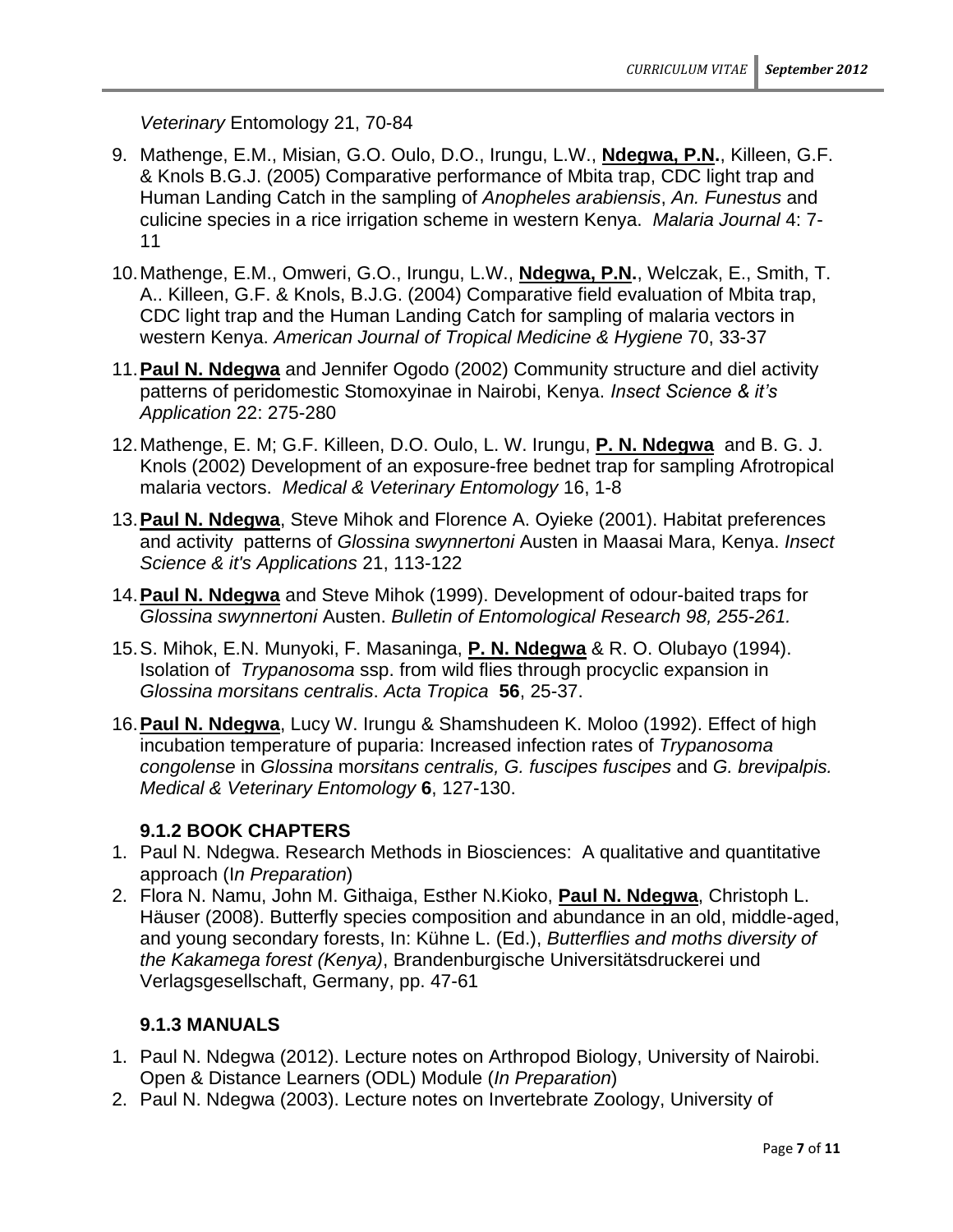Nairobi. Open & Distance Learners (ODL) Module

# **9.1.4 OTHER CONTRIBUTIONS TO LITERATURE**

- 2. Paul N. Ndegwa (1997). Studies on ecological and epidemiological significance of *Glossina swynnertoni* Austen in Masai Mara, Kenya. Ph.D. Thesis, University of Nairobi.
- 3. Paul N. Ndegwa (1997). Cyclic development of *Trypanosoma congolense* Broden in *Glossina morsitans centralis*, *G. brevipalpis* and *G. swynnertoni*. M.Sc. Thesis, University of Nairobi

### **10. RESEARCH**

### **10.1 Key competencies:**

Insect ecology (including chemical ecology); Molecular biological techniques, Integrated Pest/Vector Management; good knowledge of insect taxonomy

#### **10.2 Current Interests:**

- 1. Bait technology for vector control and management
- 2. Insect therapeutics: Mainly MDT

### **10.3 Past Research engagements**

- 1. 2004-2012: **Student–based collaborative research** on different ecological aspects of insect pests or vectors of diseases mainly on chemical ecology, odour-bait development, trapping technology for management of pests/vectors, population dynamics, IPM.
- 2. 1998-2004: Research on different biological aspects of stable flies (Stomoxyinae) and other biting flies, including population dynamics, community structure, activity patterns, host-blood discrimination and its effect on survival of *Stomoxys* spp.
- 3. 1996-1998: **Post-Doctoral Fellowship** at International Centre for Insect Physiology & Ecology (icipe). Research on Ecology of Tsetse & other biting flies in Kenya, Tanzania and Ethiopia. Good hands-on experience on field trapping technology, odour baits testing and other sampling techniques for insects (and other arthropods).
- **4.** 1992-1996: Research on ecology and Epidemiological importance of the tsetse fly *Glossina swynnertoni* in the Masai Mara, Kenya. The field work involved evaluating tsetse sampling devices, determination of habitat preferences, population dynamic, feeding habits and vector potential. Molecular characterization of trypanosomes was done at **Institute of Veterinary Biochemistry, Free University, Germany and bloodmeal analysis at GTZ-BGVV laboratory, Germany.**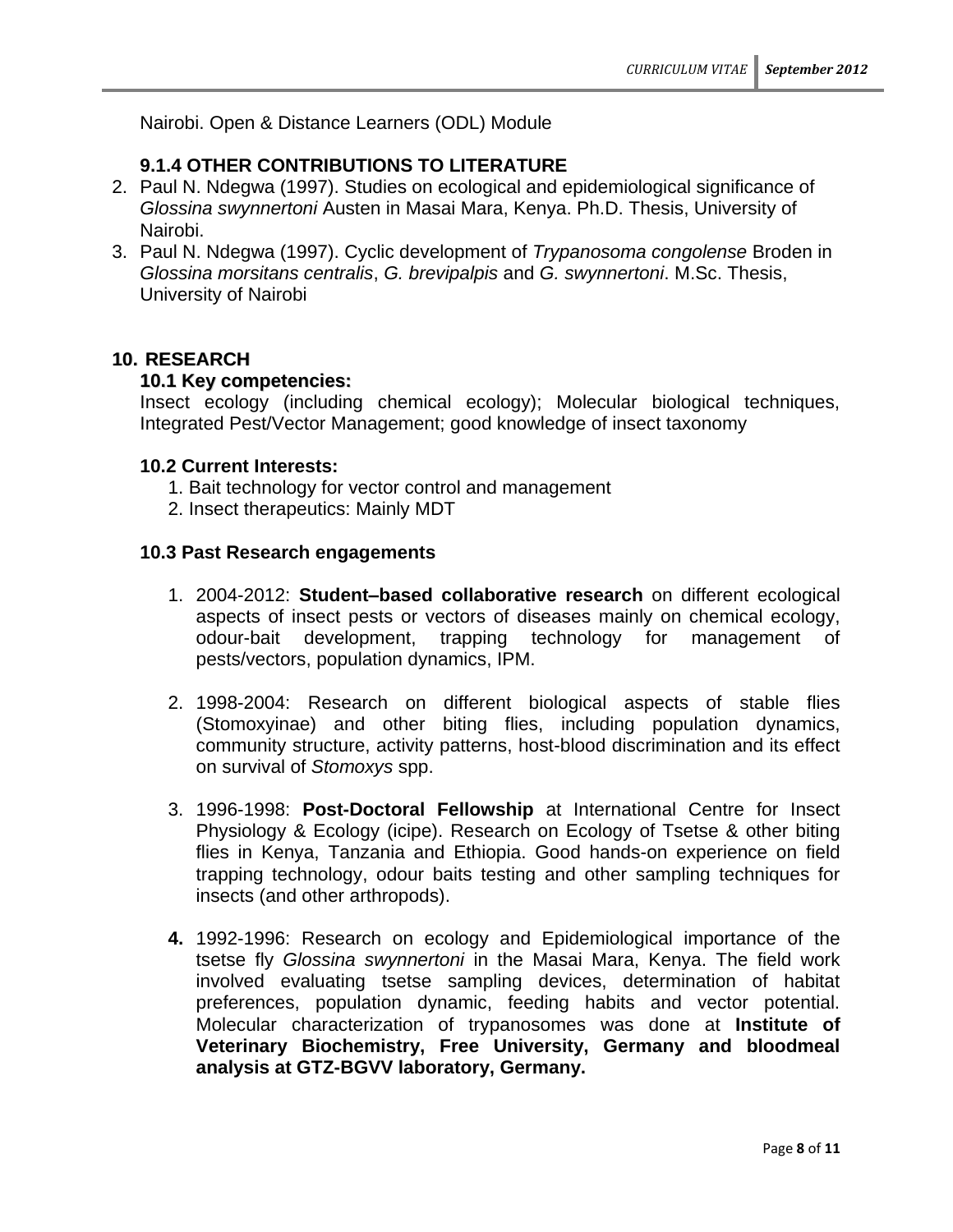# **11. CONFERENCES / WORKSHOPS ATTENDED**

- 1. **Leadership & Team building Training**, 27th June 2012, SWA, University of Nairobi
- 2. Curriculum Review workshop for Staff & Stakeholders, 28<sup>th</sup> February to 4<sup>th</sup> March, 2010 , Karen, Nairobi
- 3. WHO/TDR Good Laboratory Practice (GLP) Training workshop at the National Museum of Kenya Headquaters, Nairobi, Kenya (8<sup>th</sup> 10<sup>th</sup> January 2003).
- 4. International study workshop on integrated rural development through sustainable management of tsetse & trypanosomiasis control – "The way forward", Addis Ababa and Axum (3<sup>rd</sup>-8<sup>th</sup> Feb. 1998).
- *5.* 24th meeting of the International Scientific Council for Trypanosomiasis Research & Control (ISCTRC), Maputo, Mozambique (28<sup>th</sup> Sept.-11<sup>th</sup> Oct. 1999). Presented a paper on new trap designs for *Glossina swynnertoni*
- 6. Many other local workshops/conferences/seminars

# **12. THESES EXAMINED (besides those supervised)**

### **12.1 University of Nairobi Theses (13)**

- 1. Soil factors influencing the prevalence of Tunga penetrans in Gaichanjiru location of Murang'a County, Kenya by Josephine Wanjiku Ngunjiri (M.Sc. University of Nairobi, 2011)
- 2. The influence of traditional water management agro-ecosystem practices and control options on larval abundance of malaria vectors in the suburb of Kasagam, Kisumu city, western Kenya by Collins K. Mweresa (M. Sc. University of Nairobi, 2009)
- 3. Sampling malaria vectors and other mosquitoes with the Ifakara Tent Trap and standard resting boxes in urban Dar es Salaam by Sikilu Maggy (M. Sc. University of Nairobi, 2009)
- 4. Data and organizational systems as epidemiological determinants of larviciding for malaria control in urban Dar es Salaam by Jackson Saya (M. Sc. University of Nairobi, 2009)
- 5. Malaria transmission and the role of microbial larviciding in a Riceland agroecosystem by Muriu, Simon Mwangi (Ph.D. – University of Nairobi, 2008)
- 6. Integrated Management of Bean Bruchid, Acanthoscelides obtectus Say (Coleoptera: Bruchidae), on Stored Beans in Eastern Kenya by Philip Kiprotich Kandie. (M.Sc. University of Nairobi, 2008)
- 7. Evaluation of bush clearing as a control measure against Afrotropical malaria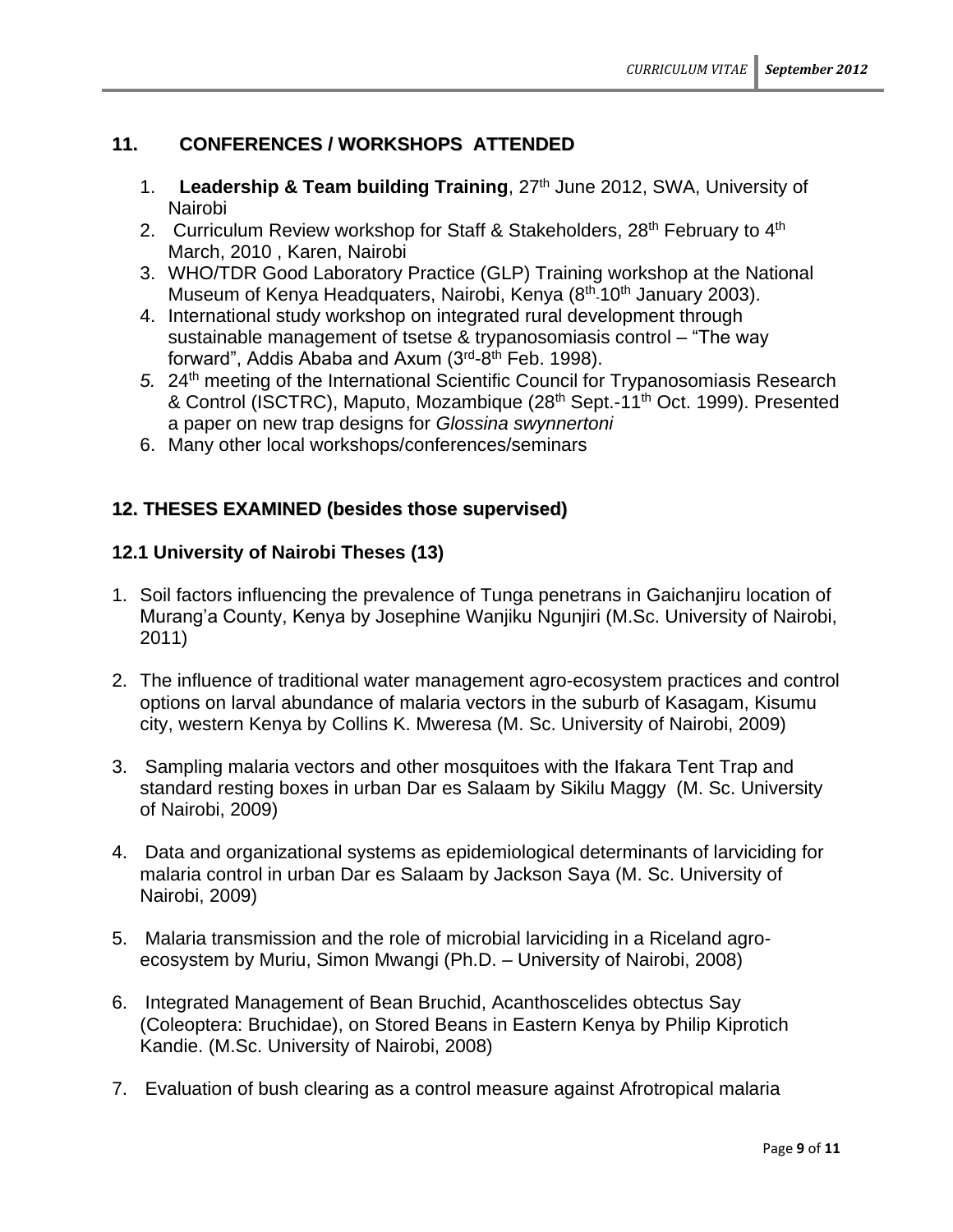vectors by Benson O. Nyachongi (M. Sc. – University of Nairobi, 2007)

- 8. The effects of permethrin-impregnated bednets on mosquito behaviour by Evan M. Mathenge (M.Sc. – University of Nairobi)
- 9. Population dynamics of Anopheles gambiae immature stages and their interaction with other aquatic fauna by Simon M. Muriu (M. Sc. – University of Nairobi)
- 10. The ecological role of macro-invertebrates associated with the littoral wetlands of Lake Naivasha by Francis M. Masai (M. Sc. – University of Nairobi)
- 11. Ecological factors determining utilization patterns and inter-lake movements of lesser flamingos (*Phoeniconais minor* Geoffroy) in Kenyan alkaline lakes by John M. Githaiga (Ph.D. – University of Nairobi)

# **12.2 External Thesis Examined (2 PhD & 5 MSc)**

- 1. Stemborer oviposition-induced volatile semiochemicals in maize and their effects on the behavior of parasitoids by Emanuel Tamiru Abamo (PhD. Kenyatta University, 2012)
- 2. Ecological Characterization of Anopheles Larval Habitats and their Distribution in Western Kenya Highlands by Ndenga Bryson Alberto (Ph.D. Kenyatta University, 2011)
- 3. Effects of Botanical Pesticides on the Leaf miner, Liriomyza huidobrensis (Diptera: Agromyzidae) and its Natural Enememy, Phaedrotoma scabriventris (Hymenoptera: Braconidae) by Everlyne Namikoye Samita (M.Sc. Kenyatta University, 2011)
- 4. Evaluation of the impact of microbial larvicides on populatipn dynamics of Anopheles mosquitoes in Mwea, Kenya by Mutunga Lucy Mumo (M.Sc. Kenyatta University, 2011)
- 5. Efficacy of synthetic odours and human emanations on host seeking behaviour of anopheles gambiae mosquitoes by Olanga E. O. (M.Sc. Kenyatta University, 2010)
- 6. Effects of cow dung and selected medicinal plants on Anopheles species as a strategy for malaria vector control in Ahero rice irrigation scheme, Kenya by Michael Kahato Ngugi. (M.Sc. Kenyatta University, 2009)
- 7. Community-based malaria vector surveillance in Rusinga Island, Western Kenya by Samuel Kiptoo, Kemboi (M.Sc. – Kenyatta University, 2008)

# **13. PAST & PRESENT PROFFESIONAL ASSOCIATIONS/ COLLABORATION**

- 1. **Coffee Research Foundation (CRF)** I'm working closely with the Entomology Department of CRF in capacity building and collaborative research. We are current working on a proposal on the use of phytoseeid mites in integrated management of coffee pests
- 2. **Ministry of Livestock (MoL), Kenya** I work closely with the Chief Zoologist, Livestock Department, MoL, on vector control projects & training (mainly tsetse &